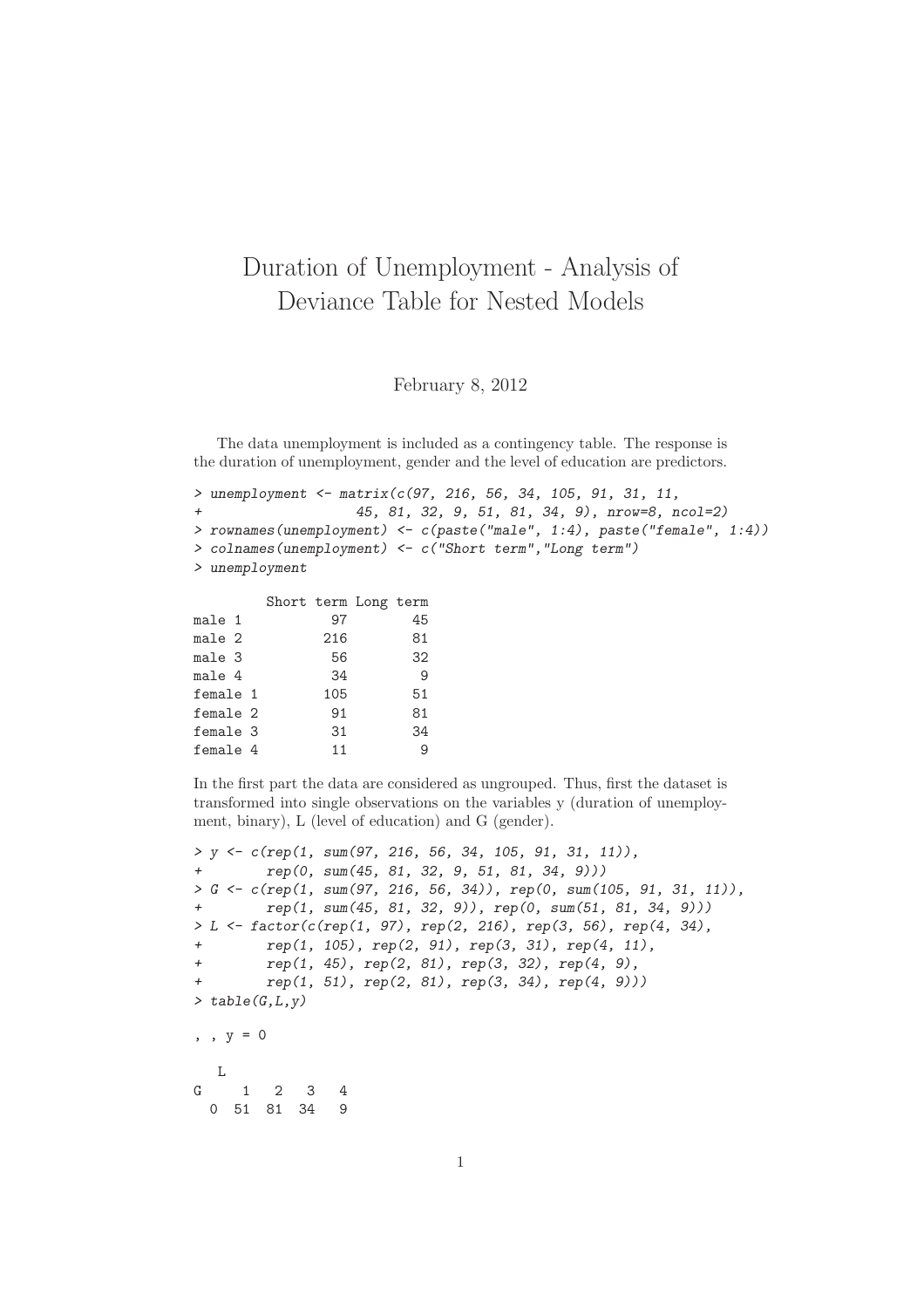```
1 45 81 32 9
, , y = 1L
G 1 2 3 4
 0 105 91 31 11
 1 97 216 56 34
```
Fitting of various logit models; in particular, the saturated model (model with both covariates and their interaction), the model with main effects, the two models with only one covariate and the intercept model. Deviances are for ungrouped data

```
> unemp_1 <- glm(y ~ 1,family=binomial)
> unemp_G <- glm(y ~ G,family=binomial)
> unemp_L <- glm(y ~ L,family=binomial)
> unemp_LG <- glm(y ~ G + L,family=binomial)
> unemp_sat <- glm(y ~ G * L,family=binomial)
> summary(unemp_sat)
Call:
glm(formula = y ~ G * L, family = binomial)
Deviance Residuals:
   Min 1Q Median 3Q Max
-1.7686 -1.2272 0.7981 0.8898 1.2169
Coefficients:
          Estimate Std. Error z value Pr(>|z|)(Intercept) 0.72213 0.17068 4.231 2.33e-05 ***
G 0.04591 0.24832 0.185 0.85331
L2 -0.60572 0.22906 -2.644 0.00818 **
L3 -0.81451 0.30133 -2.703 0.00687 **
L4 -0.52146 0.48078 -1.085 0.27809
G:L2 0.81851 0.31933 2.563 0.01037 *
G:L3 0.60608 0.41526 1.460 0.14442
G:L4 1.08255 0.63577 1.703 0.08862 .
---
Signif. codes: 0 '***' 0.001 '**' 0.01 '*' 0.05 '.' 0.1 ' ' 1
(Dispersion parameter for binomial family taken to be 1)
   Null deviance: 1270.3 on 982 degrees of freedom
Residual deviance: 1237.4 on 975 degrees of freedom
AIC: 1253.4
Number of Fisher Scoring iterations: 4
  Tests for hierarchies and corresponding effects:
> anova(unemp_LG, unemp_sat)
```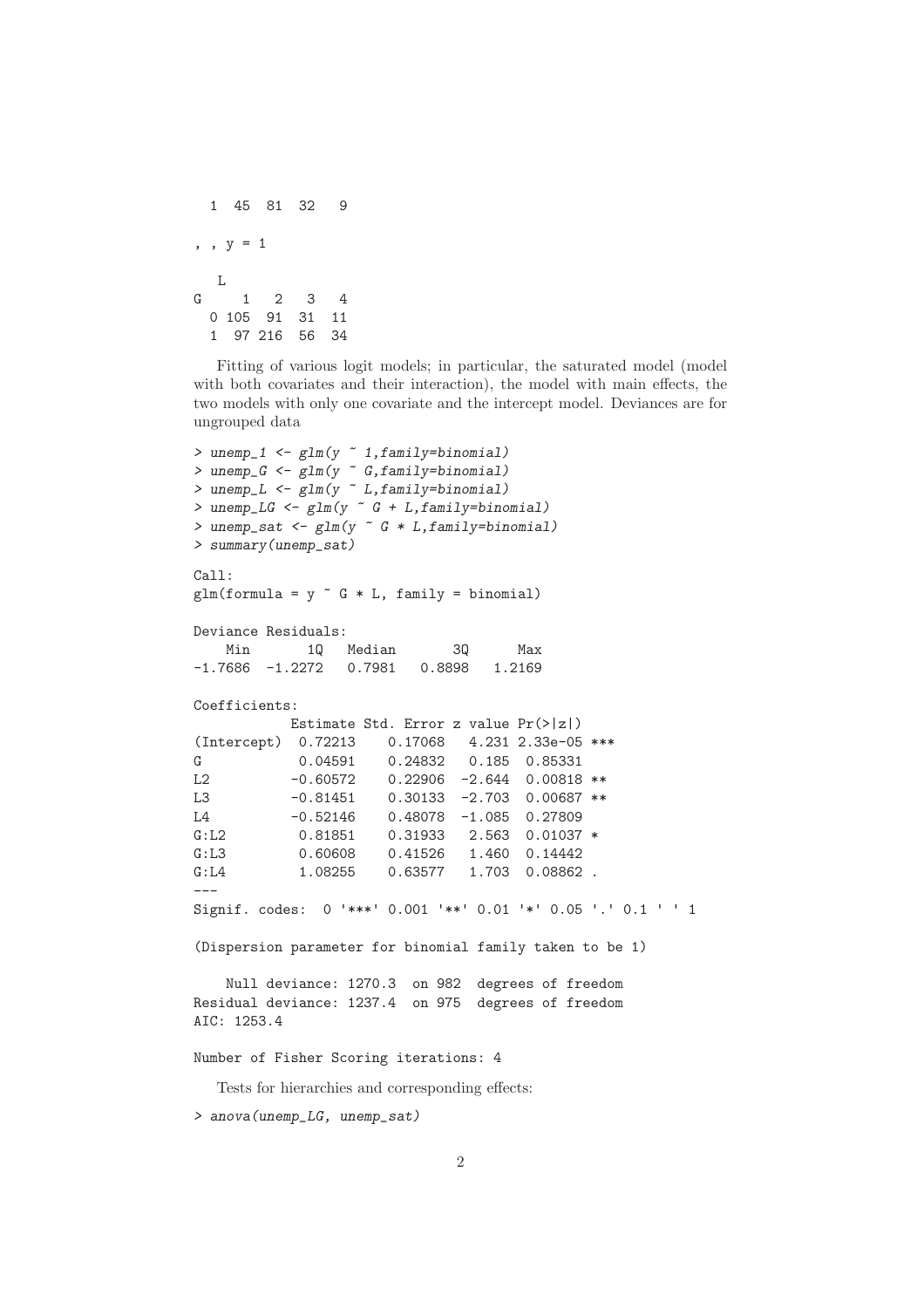```
Analysis of Deviance Table
Model 1: y \sim G + LModel 2: y \tilde{ } G * L
 Resid. Df Resid. Dev Df Deviance
1 978 1245.0
2 975 1237.4 3 7.5213
> anova(unemp_L, unemp_LG)
Analysis of Deviance Table
Model 1: y \sim LModel 2: y \uparrow G + LResid. Df Resid. Dev Df Deviance
1 979 1263.8
2 978 1245.0 1 18.808
> anova(unemp_1, unemp_L)
Analysis of Deviance Table
Model 1: y \sim 1Model 2: y \sim LResid. Df Resid. Dev Df Deviance
1 982 1270.3<br>2 979 1263.8
               2 979 1263.8 3 6.5573
> anova(unemp_LG, unemp_sat)
Analysis of Deviance Table
Model 1: y \sim G + LModel 2: y \text{ }^{\sim} G * L
 Resid. Df Resid. Dev Df Deviance
1 978 1245.0
2 975 1237.4 3 7.5213
> anova(unemp_G, unemp_LG)
Analysis of Deviance Table
Model 1: y \tilde{G}Model 2: y \sim G + LResid. Df Resid. Dev Df Deviance
1 981 1252.4<br>2 978 1245.0
2 978 1245.0 3 7.4063
> anova(unemp_1, unemp_G)
Analysis of Deviance Table
```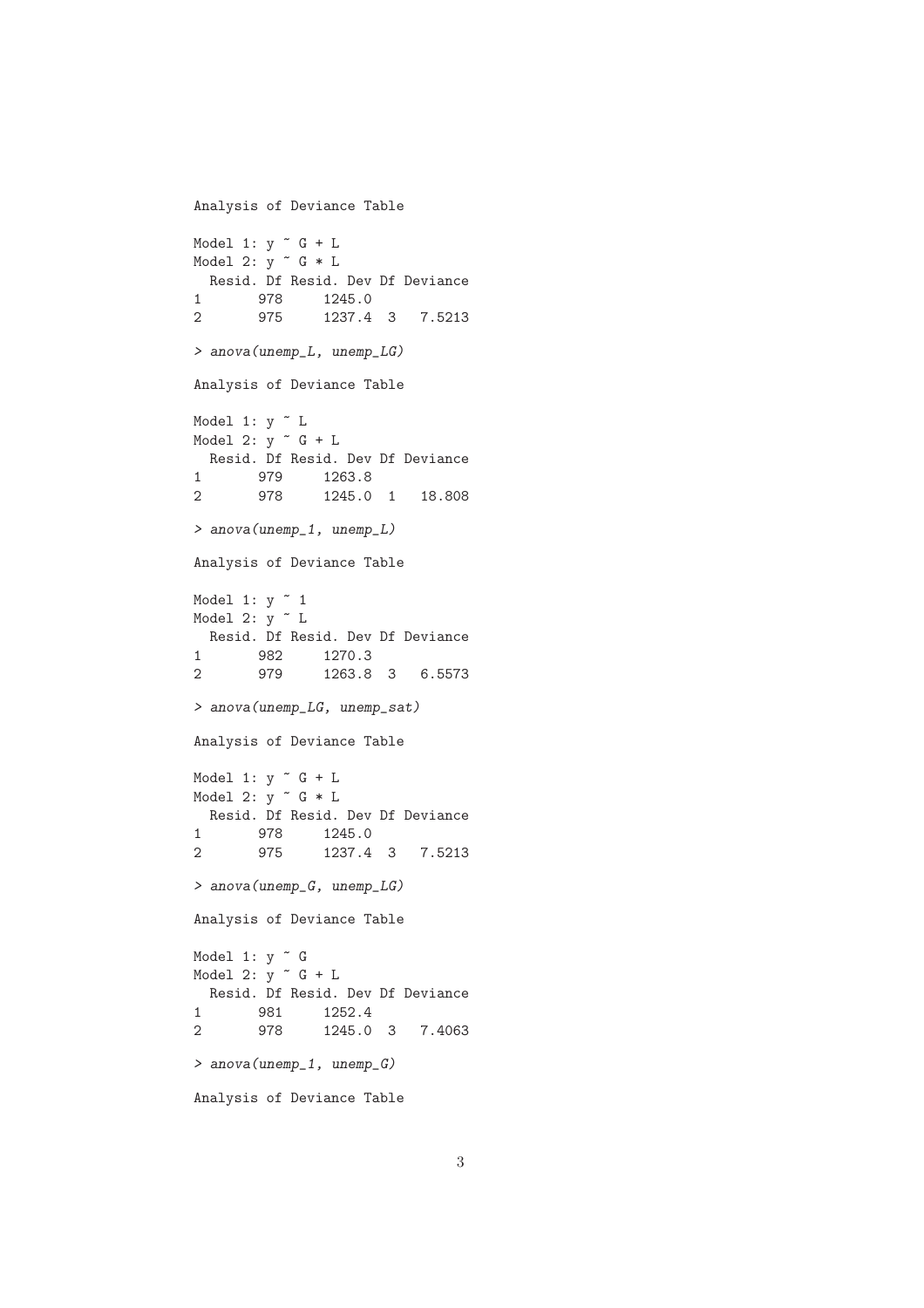```
Model 1: y \sim 1Model 2: y <sup>2</sup> G
 Resid. Df Resid. Dev Df Deviance
1 982 1270.3
2 981 1252.4 1 17.959
```
Tests that can be used to obtain the deviances for the grouped data.

```
> anova(unemp_1, unemp_sat)
Analysis of Deviance Table
Model 1: y \sim 1Model 2: \bar{y} \tilde{G} * L
 Resid. Df Resid. Dev Df Deviance
1 982 1270.3
2 975 1237.4 7 32.886
> anova(unemp_L, unemp_sat)
Analysis of Deviance Table
Model 1: y \tilde{L}Model 2: y \uparrow G * LResid. Df Resid. Dev Df Deviance
1 979 1263.8
2 975 1237.4 4 26.329
> anova(unemp_G, unemp_sat)
Analysis of Deviance Table
Model 1: v \tilde{G}Model 2: y \uparrow G * LResid. Df Resid. Dev Df Deviance
1 981 1252.4
2 975 1237.4 6 14.928
> anova(unemp_LG, unemp_sat)
Analysis of Deviance Table
Model 1: y \sim G + LModel 2: y \sim G * LResid. Df Resid. Dev Df Deviance
1 978 1245.0
2 975 1237.4 3 7.5213
```
In the second part the model are fitted as grouped data, which directly yields the deviances for the grouped data case. The parameter estimates remain the same, but the deviances and the AIC differ from the ungrouped case.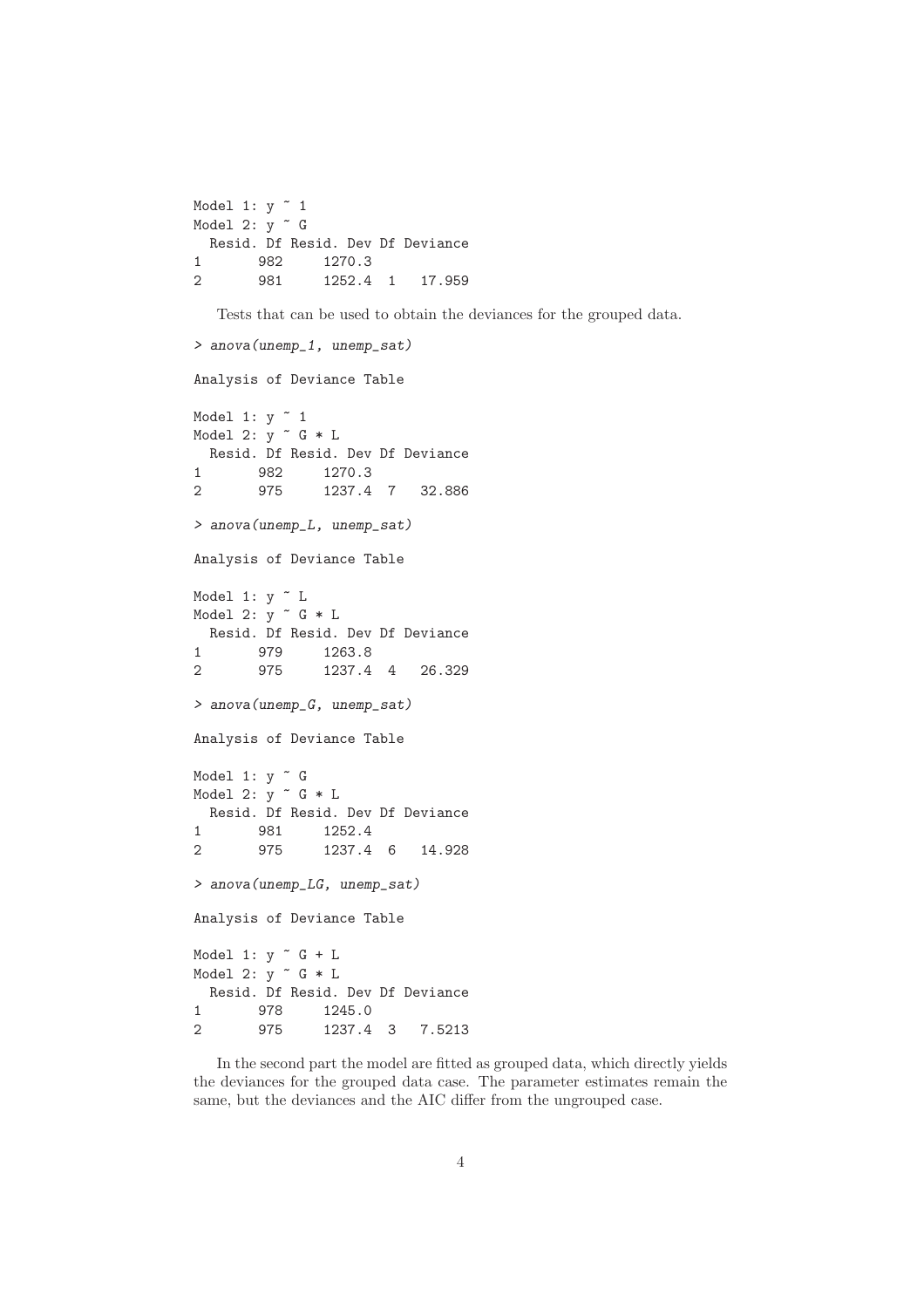```
> genderleveldat<-data.frame("Long term"=unemployment[,1],
+ "Short term"=unemployment[,2],"Level"=rep(1:4,2),"Gender"=rep(c(1,0),each=4))
> groupintercept<-glm(cbind(Long.term, Short.term) ~ 1, family=binomial,
                     + data=genderleveldat)
> summary(groupintercept)
C<sub>2</sub>11.
glm(formula = chind(Long.term, Short.term) " 1, family = binomial,data = genderleveldat)
Deviance Residuals:
   Min 1Q Median 3Q Max
-3.3163 -1.4275 0.1223 1.0837 2.7745
Coefficients:
           Estimate Std. Error z value Pr(>|z|)
(Intercept) 0.62822 0.06696 9.382 <2e-16 ***
---
Signif. codes: 0 '***' 0.001 '**' 0.01 '*' 0.05 '.' 0.1 ' ' 1
(Dispersion parameter for binomial family taken to be 1)
    Null deviance: 32.886 on 7 degrees of freedom
Residual deviance: 32.886 on 7 degrees of freedom
AIC: 73.818
Number of Fisher Scoring iterations: 4
> #Corresponding un-grouped model:
> summary(unemp_1)
Ca11:glm(formula = y \sim 1, family = binomial)Deviance Residuals:
   Min 1Q Median 3Q Max
-1.4531 -1.4531 0.9247 0.9247 0.9247
Coefficients:
          Estimate Std. Error z value Pr(>|z|)
(Intercept) 0.62822 0.06696 9.382 <2e-16 ***
---
Signif. codes: 0 '***' 0.001 '**' 0.01 '*' 0.05 '.' 0.1 ' ' 1
(Dispersion parameter for binomial family taken to be 1)
   Null deviance: 1270.3 on 982 degrees of freedom
Residual deviance: 1270.3 on 982 degrees of freedom
AIC: 1272.3
Number of Fisher Scoring iterations: 4
```

```
5
```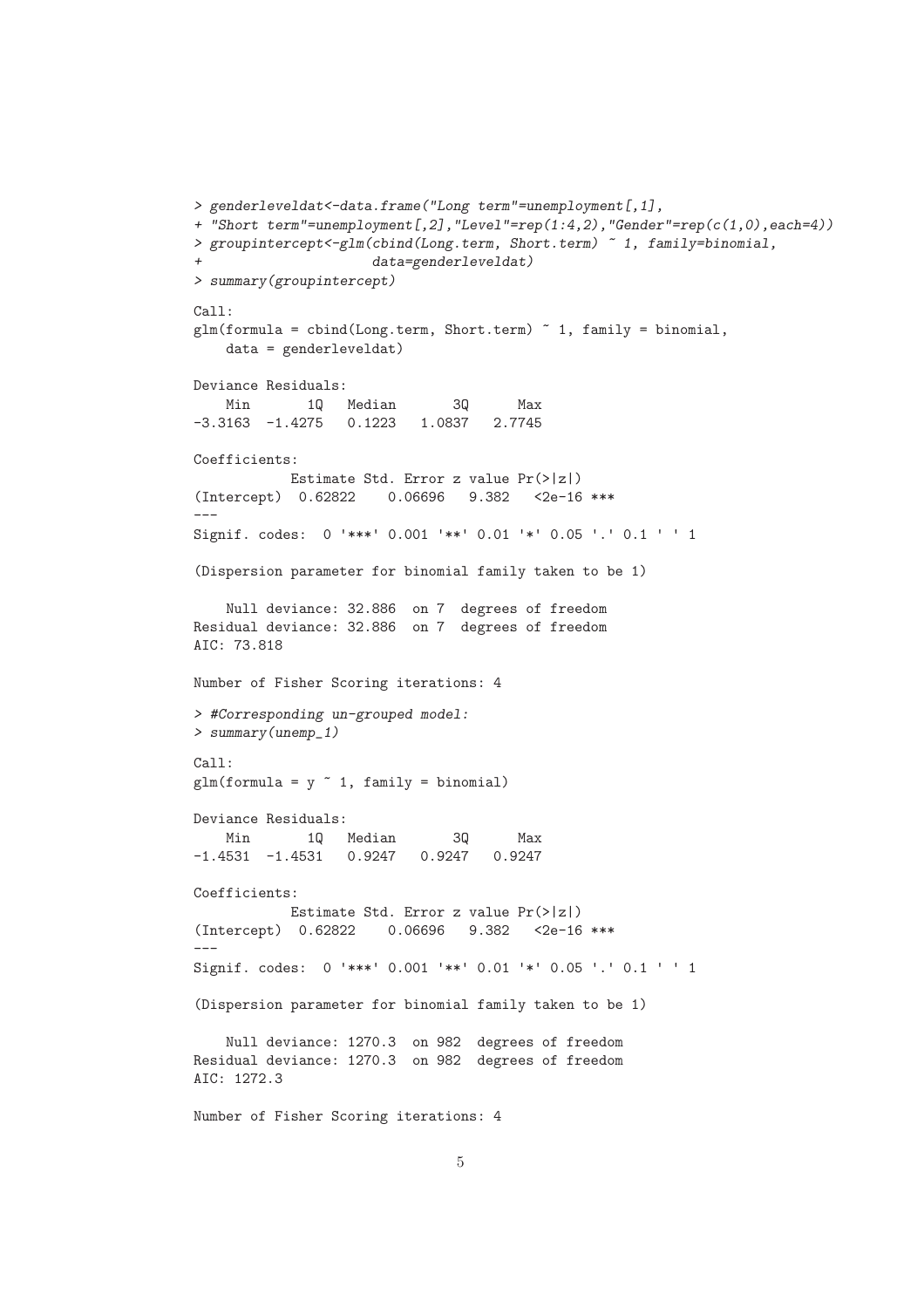```
> groupgender<-glm(cbind(Long.term, Short.term) ~ Gender, family=binomial,
      + data=genderleveldat)
> summary(groupgender)
Call:
glm(formula = chind(Long.term, Short.term) "Gender, family = binomial,
   data = genderleveldat)
Deviance Residuals:
   Min 1Q Median 3Q Max
-1.6098 -1.2923 -0.4293 0.8908 2.4806
Coefficients:
          Estimate Std. Error z value Pr(>|z|)
(Intercept) 0.30748 0.09958 3.088 0.00202 **
Gender 0.57346 0.13559 4.229 2.34e-05 ***
---Signif. codes: 0 '***' 0.001 '**' 0.01 '*' 0.05 '.' 0.1 ' ' 1
(Dispersion parameter for binomial family taken to be 1)
   Null deviance: 32.886 on 7 degrees of freedom
Residual deviance: 14.928 on 6 degrees of freedom
AIC: 57.859
Number of Fisher Scoring iterations: 3
> #Corresponding un-grouped model:
> summary(unemp_G)
Call:
glm(formula = y \text{ }^{\sim} G, fanily = binomial)Deviance Residuals:
   Min 1Q Median 3Q Max
-1.5669 -1.3105 0.8327 0.8327 1.0499
Coefficients:
          Estimate Std. Error z value Pr(>|z|)
(Intercept) 0.30748 0.09958 3.088 0.00202 **
G 0.57346 0.13559 4.229 2.34e-05 ***
---
Signif. codes: 0 '***' 0.001 '**' 0.01 '*' 0.05 '.' 0.1 ' ' 1
(Dispersion parameter for binomial family taken to be 1)
   Null deviance: 1270.3 on 982 degrees of freedom
Residual deviance: 1252.4 on 981 degrees of freedom
AIC: 1256.4
Number of Fisher Scoring iterations: 4
```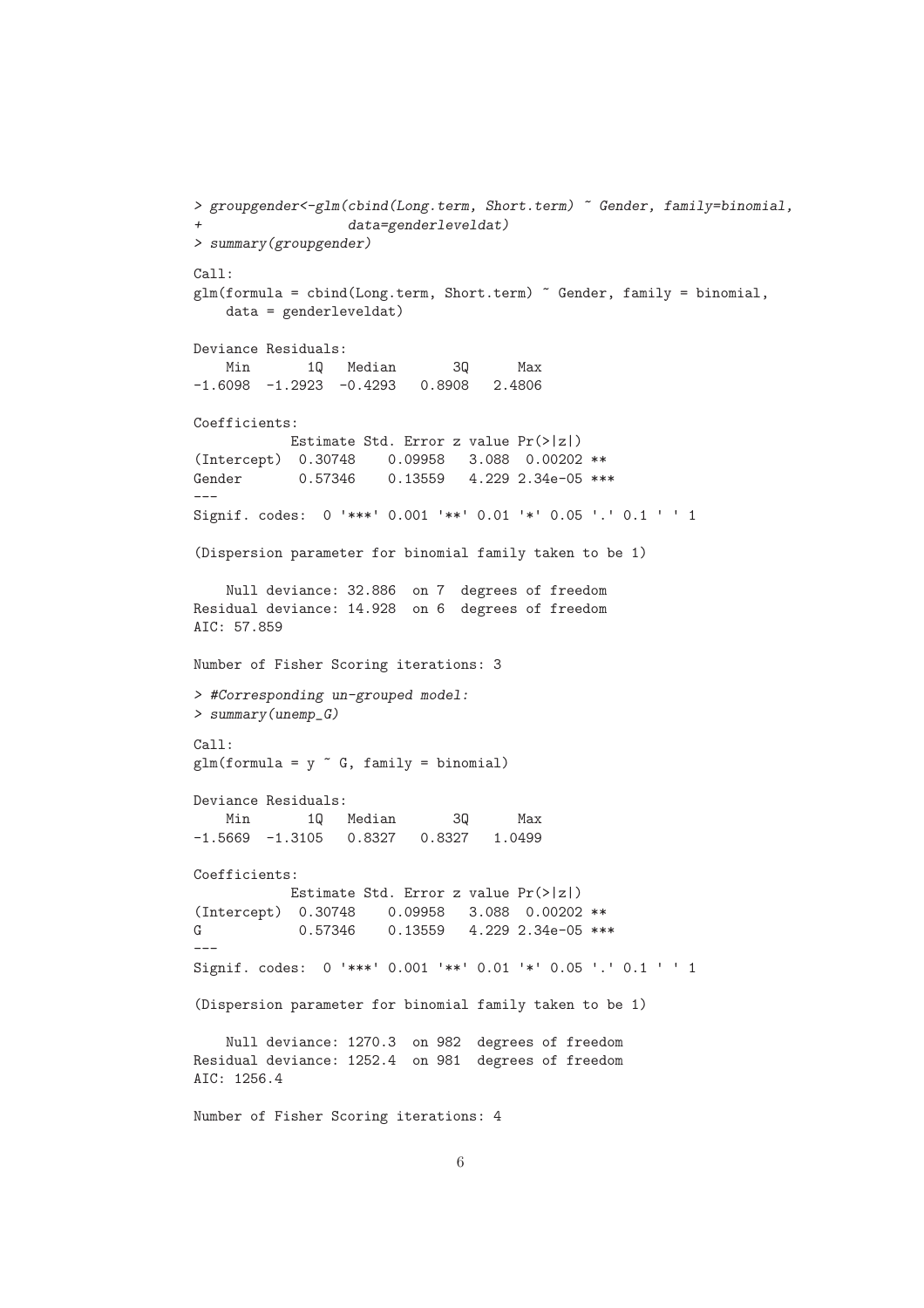```
> grouplevel<-glm(cbind(Long.term, Short.term) ~ as.factor(Level), family=binomial,
               + data=genderleveldat)
> summary(grouplevel)
Call:
glm(formula = chind(Long.term, Short.term) as.factor(Level),
   family = binomial, data = genderleveldat)
Deviance Residuals:
 male 1 male 2 male 3 male 4 female 1 female 2 female 3 female 4
 0.1340 2.6858 1.2933 1.1442 -0.1275 -3.3867 -1.4844 -1.5577
Coefficients:
                Estimate Std. Error z value Pr(>|z|)
(Intercept) 0.7439 0.1240 6.001 1.96e-09 ***<br>as.factor(Level)2 -0.1047 0.1575 -0.665 0.5063
as.factor(Level)2 -0.1047<br>as.factor(Level)3 -0.46770.2050 -2.282 0.0225*
as.factor(Level)4 0.1724 0.3052 0.565 0.5722
---
Signif. codes: 0 '***' 0.001 '**' 0.01 '*' 0.05 '.' 0.1 ' ' 1
(Dispersion parameter for binomial family taken to be 1)
    Null deviance: 32.886 on 7 degrees of freedom
Residual deviance: 26.329 on 4 degrees of freedom
AIC: 73.261
Number of Fisher Scoring iterations: 4
> #Corresponding un-grouped model:
> summary(unemp_L)
Ca11:glm(formula = y \sim L, family = binomial)Deviance Residuals:
   Min 1Q Median 3Q Max
-1.5829 -1.4581 0.8819 0.9206 1.0626
Coefficients:
           Estimate Std. Error z value Pr(>|z|)
(Intercept) 0.7439 0.1240 6.001 1.96e-09 ***
L2 -0.1047 0.1575 -0.665 0.5063
L3 -0.4677 0.2050 -2.282 0.0225 *
L4 0.1724 0.3052 0.565 0.5722
---
Signif. codes: 0 '***' 0.001 '**' 0.01 '*' 0.05 '.' 0.1 ' ' 1
(Dispersion parameter for binomial family taken to be 1)
   Null deviance: 1270.3 on 982 degrees of freedom
```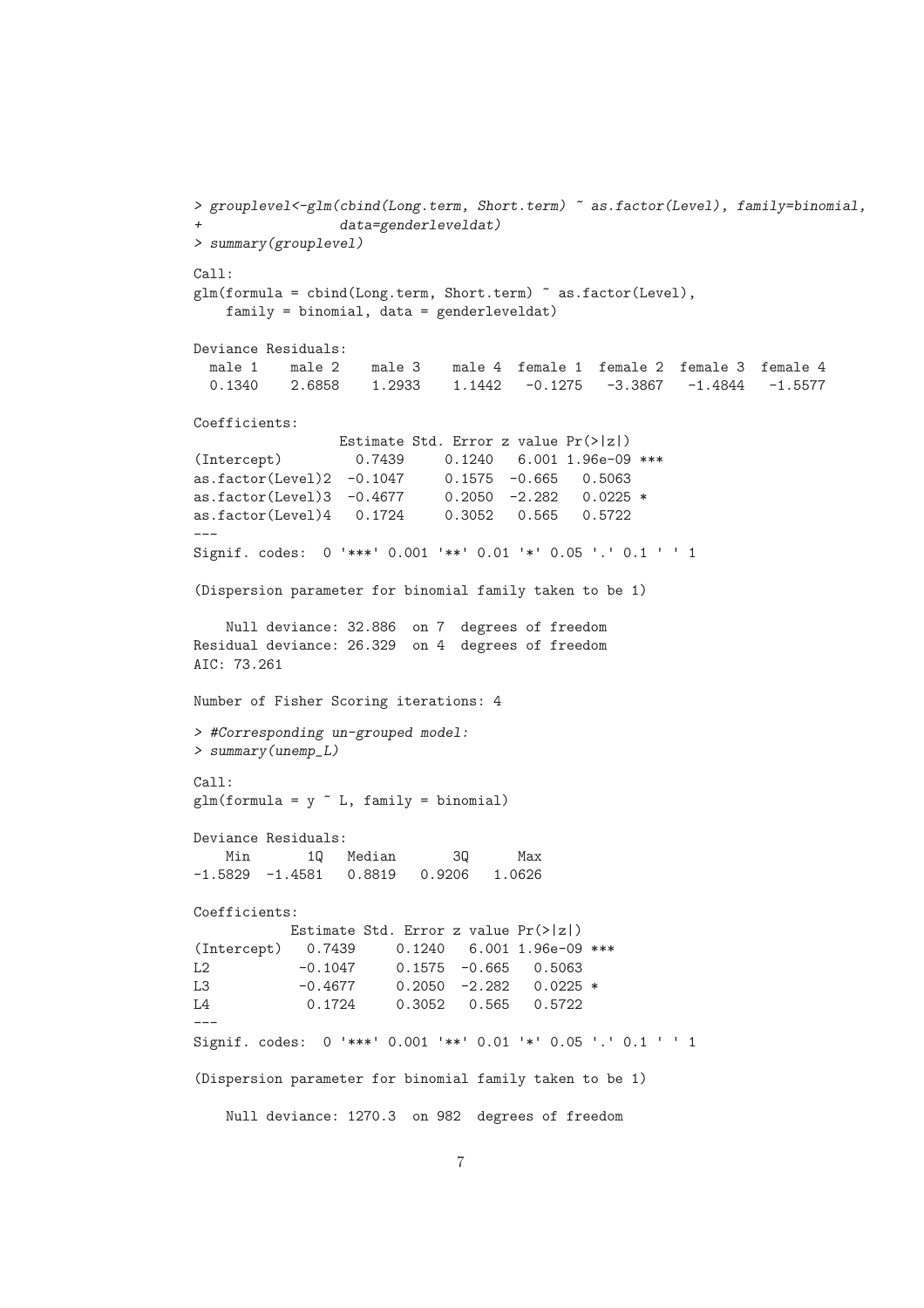```
Residual deviance: 1263.8 on 979 degrees of freedom
AIC: 1271.8
Number of Fisher Scoring iterations: 4
> groupgenderlevel<-glm(cbind(Long.term, Short.term) ~ as.factor(Gender) +
+ as.factor(Level), family=binomial, data=genderleveldat)
> summary(groupgenderlevel)
Call:
glm(formula = cbind(Long.term, Short.term) ~ as.factor(Gender) +
   as.factor(Level), family = binomial, data = genderleveldat)
Deviance Residuals:
 male 1 male 2 male 3 male 4 female 1 female 2 female 3 female 4
-1.6508 0.8595 0.1123 0.5655 1.4615 -1.0290 -0.1260 -0.7171Coefficients:
                 Estimate Std. Error z value Pr(>|z|)
(Intercept) 0.47594 0.13803 3.448 0.000564 ***
as.factor(Gender)1 0.59585 0.13780 4.324 1.53e-05 ***
as.factor(Level)2 -0.20203 0.16073 -1.257 0.208790
as.factor(Level)3 -0.53702 0.20792 -2.583 0.009801 **
as.factor(Level)4 0.04949 0.30918 0.160 0.872833
---
Signif. codes: 0 '***' 0.001 '**' 0.01 '*' 0.05 '.' 0.1 ' ' 1
(Dispersion parameter for binomial family taken to be 1)
   Null deviance: 32.8863 on 7 degrees of freedom
Residual deviance: 7.5213 on 3 degrees of freedom
AIC: 56.453
Number of Fisher Scoring iterations: 4
> #Corresponding un-grouped model:
> summary(unemp_LG)
Call:
glm(formula = y ~ G + L, family = binomial)Deviance Residuals:
   Min 1Q Median 3Q Max
-1.6753 -1.2957 0.8367 0.9603 1.2035
Coefficients:
         Estimate Std. Error z value Pr(>|z|)
(Intercept) 0.47594 0.13803 3.448 0.000564 ***
G 0.59585 0.13780 4.324 1.53e-05 ***
L2 -0.20203 0.16073 -1.257 0.208790
L3 -0.53702 0.20792 -2.583 0.009801 **
```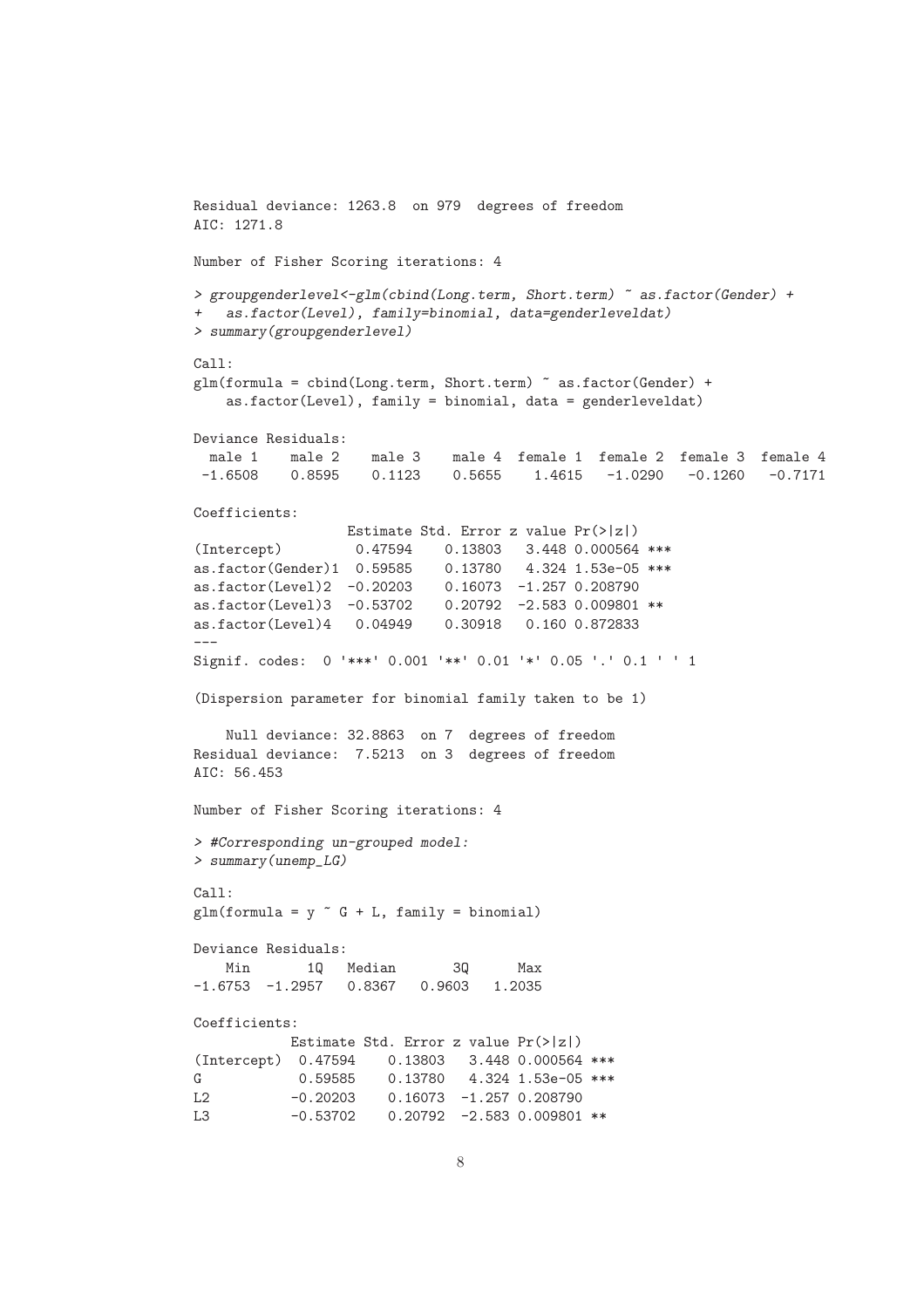```
L4 0.04949 0.30918 0.160 0.872833
---
Signif. codes: 0 '***' 0.001 '**' 0.01 '*' 0.05 '.' 0.1 ' ' 1
(Dispersion parameter for binomial family taken to be 1)
   Null deviance: 1270.3 on 982 degrees of freedom
Residual deviance: 1245.0 on 978 degrees of freedom
AIC: 1255
Number of Fisher Scoring iterations: 4
> groupsat<-glm(cbind(Long.term, Short.term) ~ as.factor(Gender) * as.factor(Level),
              + family=binomial, data=genderleveldat)
> summary(groupsat)
Call:
glm(formula = cbind(Long.term, Short.term) ~ as.factor(Gender) *
   as.factor(Level), family = binomial, data = genderleveldat)
Deviance Residuals:
[1] 0 0 0 0 0 0 0 0
Coefficients:
                                 Estimate Std. Error z value Pr(>|z|)
(Intercept) 0.72213 0.17068 4.231 2.33e-05 ***
as.factor(Gender)1 0.04591 0.24832 0.185 0.85331
as.factor(Level)2 -0.60572 0.22906 -2.644 0.00818 **
as.factor(Level)3 -0.81451 0.30133 -2.703 0.00687 **
as.factor(Level)4 -0.52146 0.48078 -1.085 0.27809
as.factor(Gender)1:as.factor(Level)2 0.81851 0.31933 2.563 0.01037 *
as.factor(Gender)1:as.factor(Level)3 0.60608 0.41526 1.460 0.14442
as.factor(Gender)1:as.factor(Level)4 1.08255 0.63577 1.703 0.08862 .
---
Signif. codes: 0 '***' 0.001 '**' 0.01 '*' 0.05 '.' 0.1 ' ' 1
(Dispersion parameter for binomial family taken to be 1)
   Null deviance: 3.2886e+01 on 7 degrees of freedom
Residual deviance: 2.0206e-14 on 0 degrees of freedom
AIC: 54.932
Number of Fisher Scoring iterations: 3
> #Corresponding un-grouped model:
> summary(unemp_sat)
Call:
glm(formula = y \text{ }^{\sim} G * L, family = binomial)Deviance Residuals:
```

```
9
```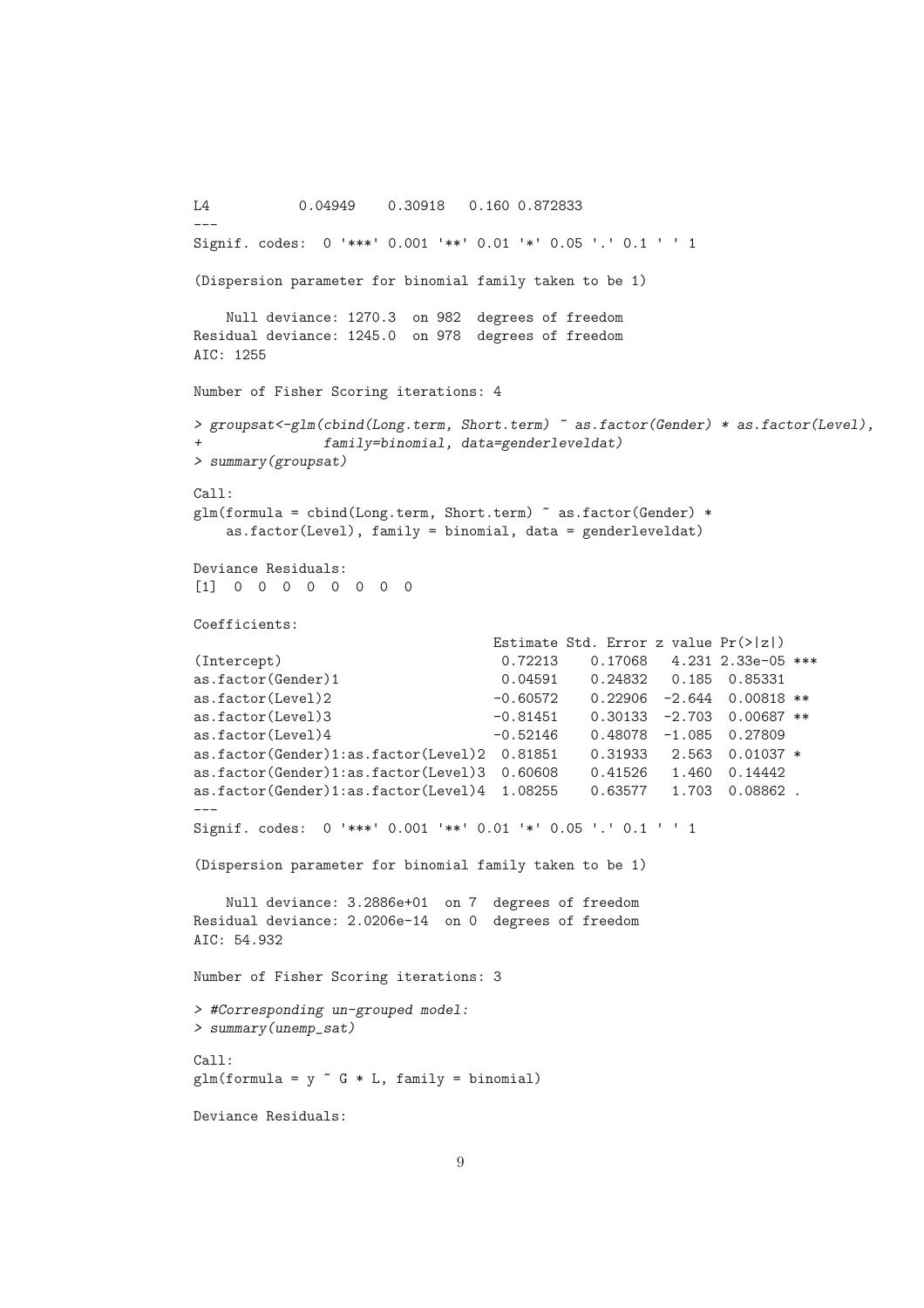Min 1Q Median 3Q Max -1.7686 -1.2272 0.7981 0.8898 1.2169 Coefficients: Estimate Std. Error z value Pr(>|z|) (Intercept) 0.72213 0.17068 4.231 2.33e-05 \*\*\* G 0.04591 0.24832 0.185 0.85331 L2  $-0.60572$  0.22906  $-2.644$  0.00818 \*\* L3  $-0.81451$  0.30133 -2.703 0.00687 \*\* L4 -0.52146 0.48078 -1.085 0.27809 G:L2 0.81851 0.31933 2.563 0.01037 \* G:L3 0.60608 0.41526 1.460 0.14442 G:L4 1.08255 0.63577 1.703 0.08862. --- Signif. codes: 0 '\*\*\*' 0.001 '\*\*' 0.01 '\*' 0.05 '.' 0.1 ' ' 1 (Dispersion parameter for binomial family taken to be 1) Null deviance: 1270.3 on 982 degrees of freedom Residual deviance: 1237.4 on 975 degrees of freedom AIC: 1253.4 Number of Fisher Scoring iterations: 4 ANOVA for grouped data: *> anova(groupgenderlevel, groupsat)* Analysis of Deviance Table Model 1: cbind(Long.term, Short.term) ~ as.factor(Gender) + as.factor(Level) Model 2: cbind(Long.term, Short.term) ~ as.factor(Gender) \* as.factor(Level) Resid. Df Resid. Dev Df Deviance 1 3 7.5213 2 0 0.0000 3 7.5213 *> anova(grouplevel, groupgenderlevel)* Analysis of Deviance Table Model 1: cbind(Long.term, Short.term) ~ as.factor(Level) Model 2: cbind(Long.term, Short.term) ~ as.factor(Gender) + as.factor(Level) Resid. Df Resid. Dev Df Deviance 1 4 26.3290 2 3 7.5213 1 18.808 *> anova(groupintercept, grouplevel)* Analysis of Deviance Table Model 1: cbind(Long.term, Short.term) ~ 1